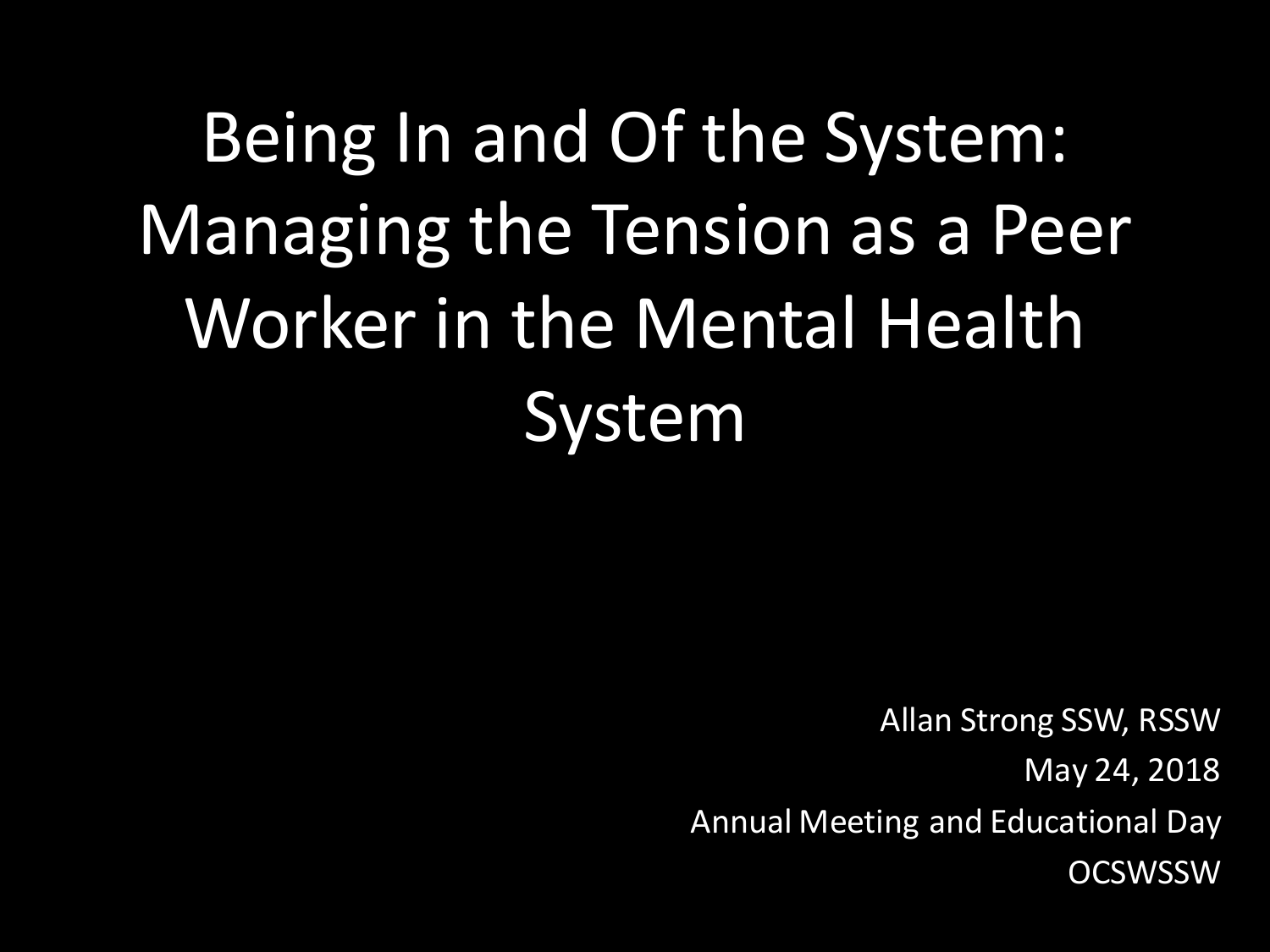#### Agenda

- Peer support worker what does that mean? – Some personal reflections, experience, and research
- What is the tension ? –Why does this matter?
- What do we do?
	- Should we do anything?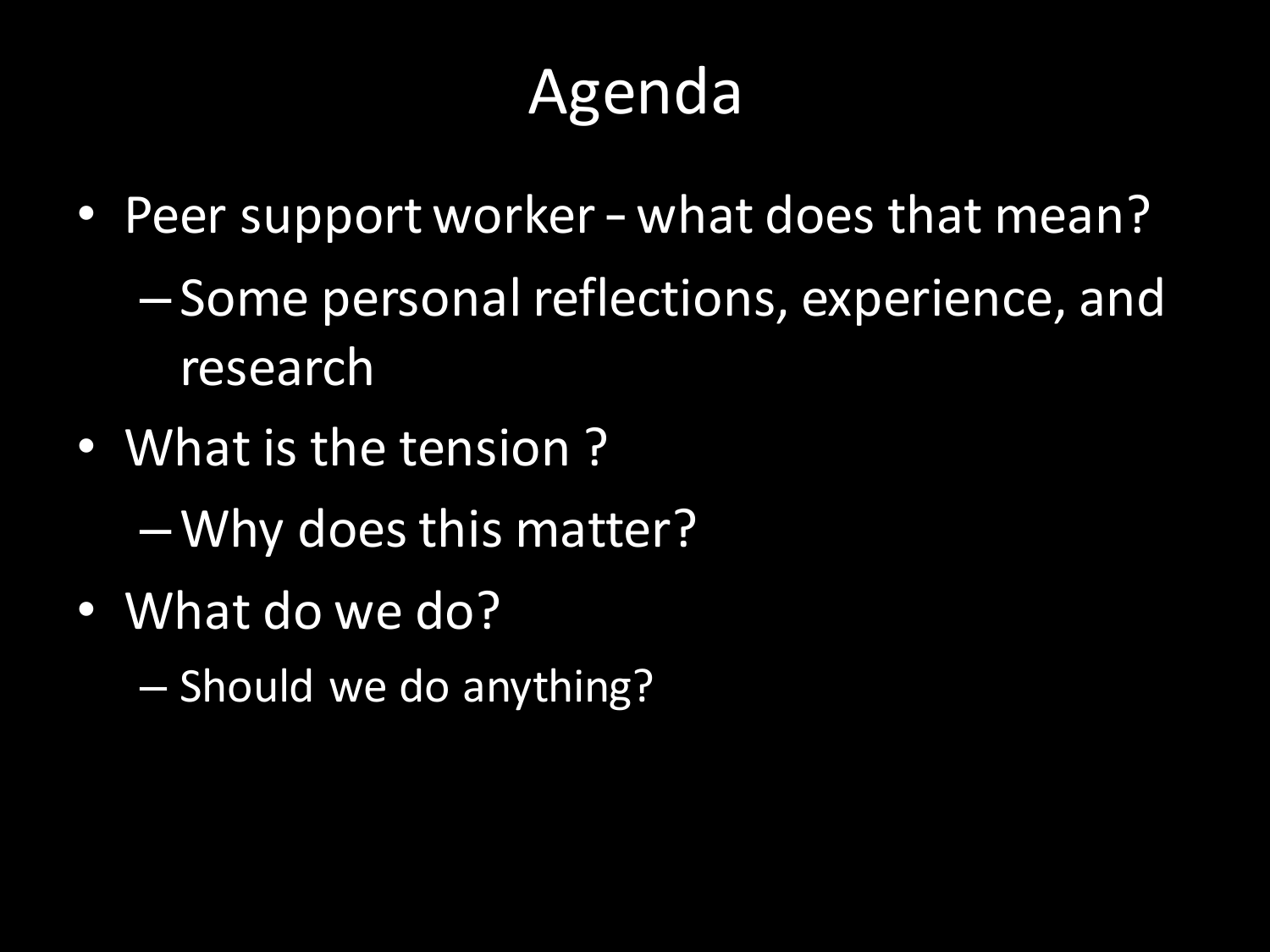# What is Peer Support

….it as any organized support provided by and for people with mental health problems or illnesses.

(Making the case for peer support. MHCC ,2nd Edition 2016)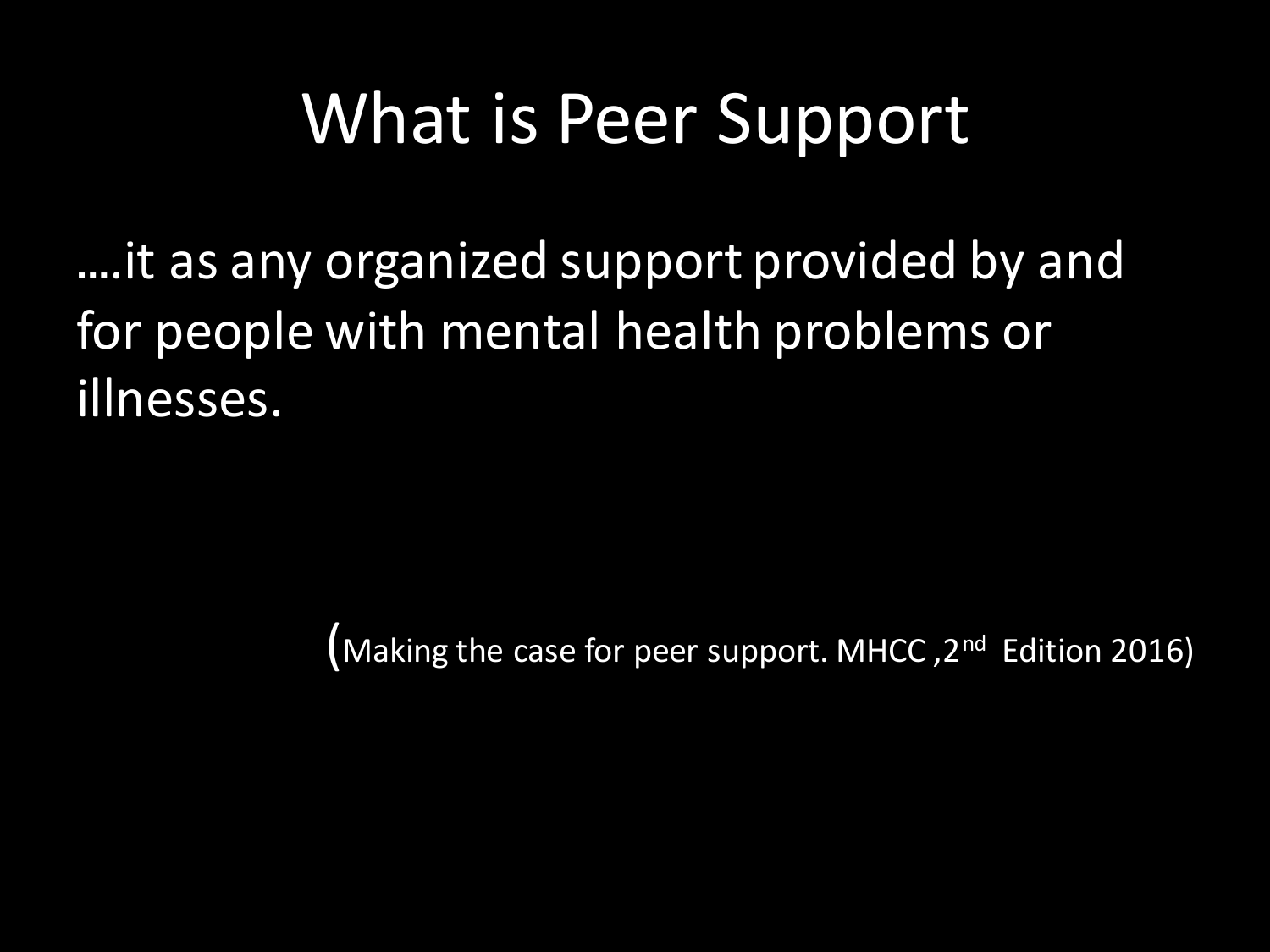# What is Peer Support?

" Peer support is a system of giving and receiving help founded on the key principles of respect, shared responsibility and mutual agreement of what is helpful"

> (Defining Peer Support: Mead, S. 2003 – www.mhepinc.org)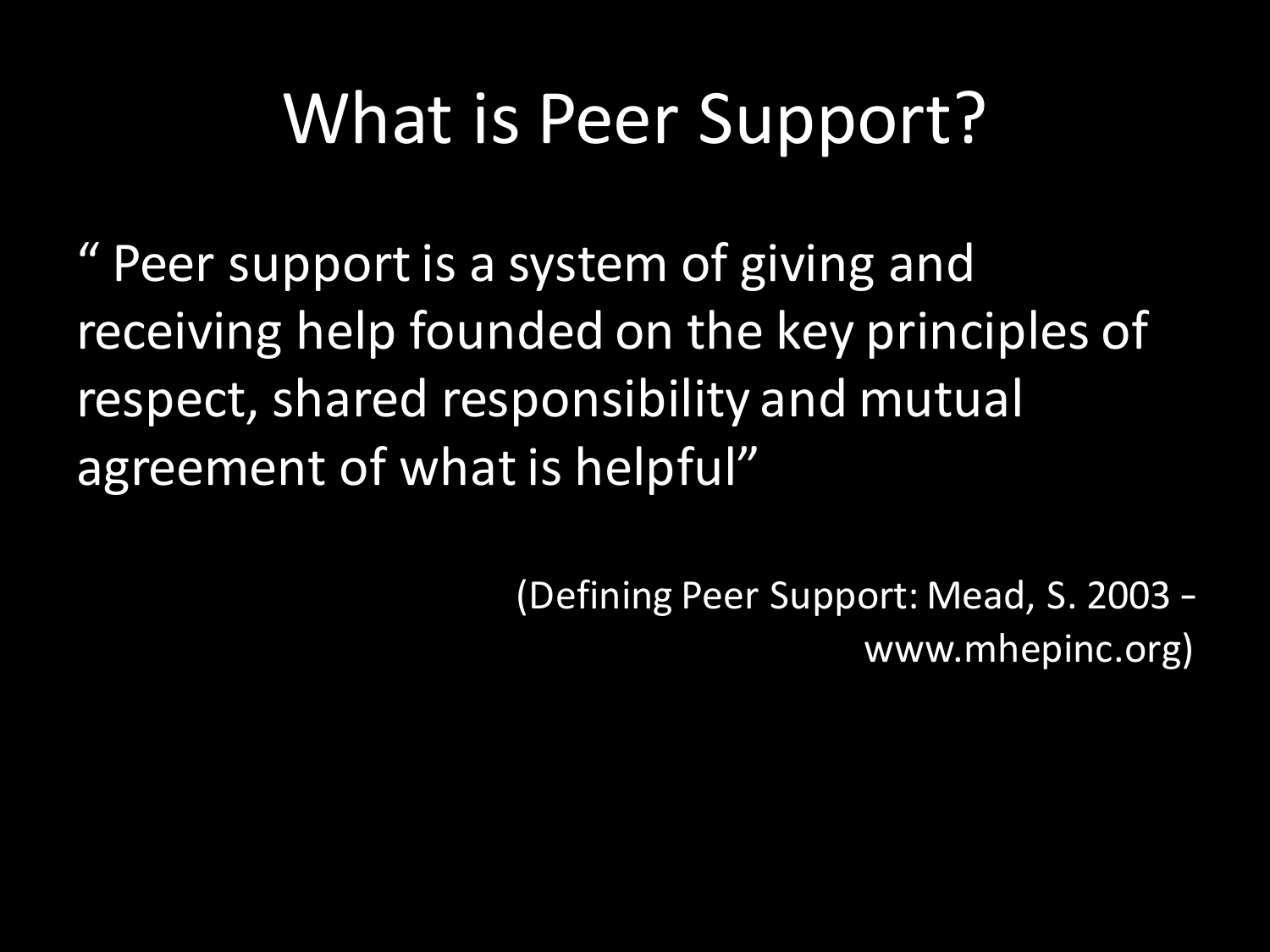# What is Peer Support?

Individuals that share a life experience coming together to provide support, share resources and to share information

Examples: A.A. , N.A. Bereaved Families of Ontario, Cancer support groups, etc.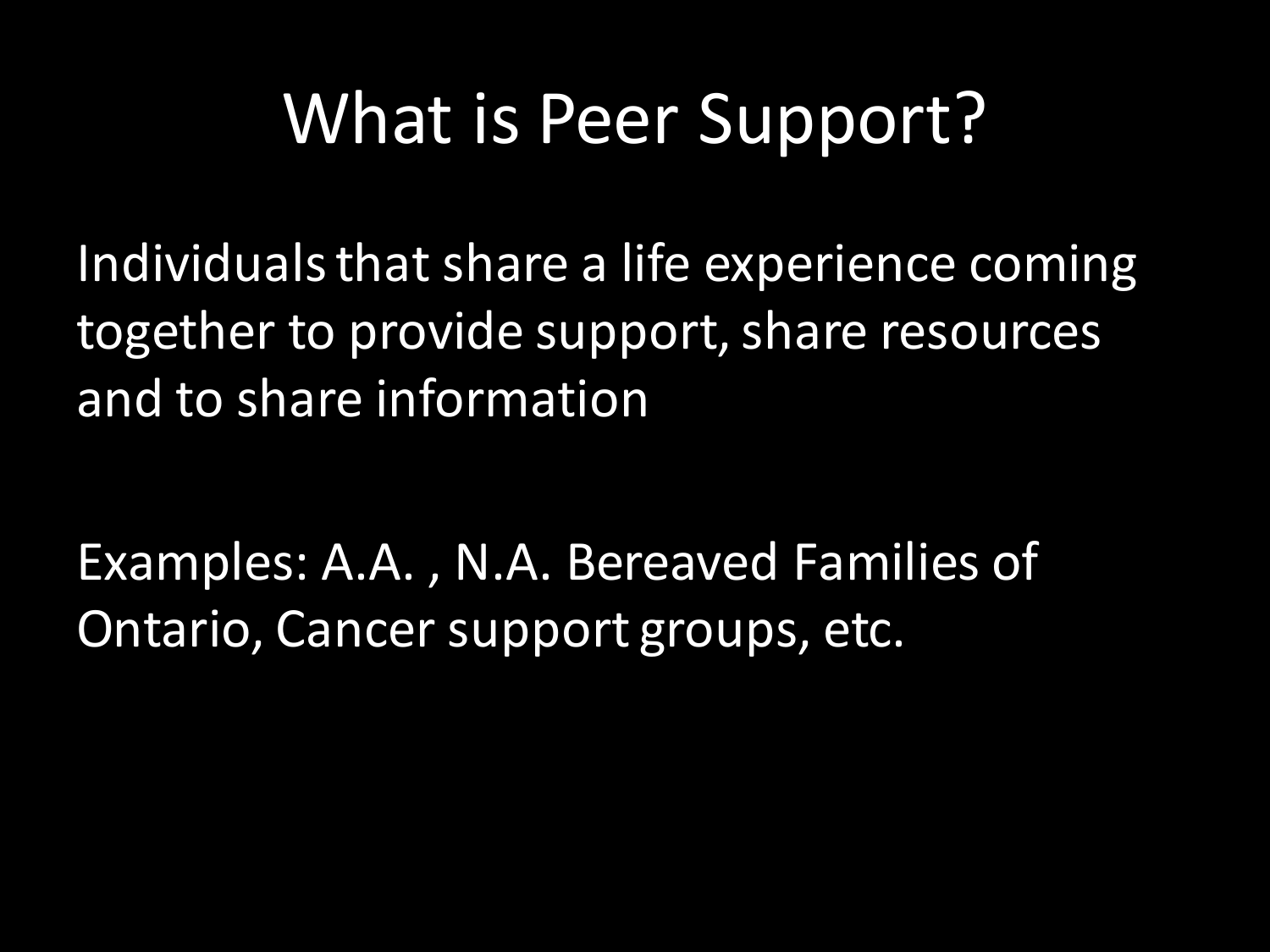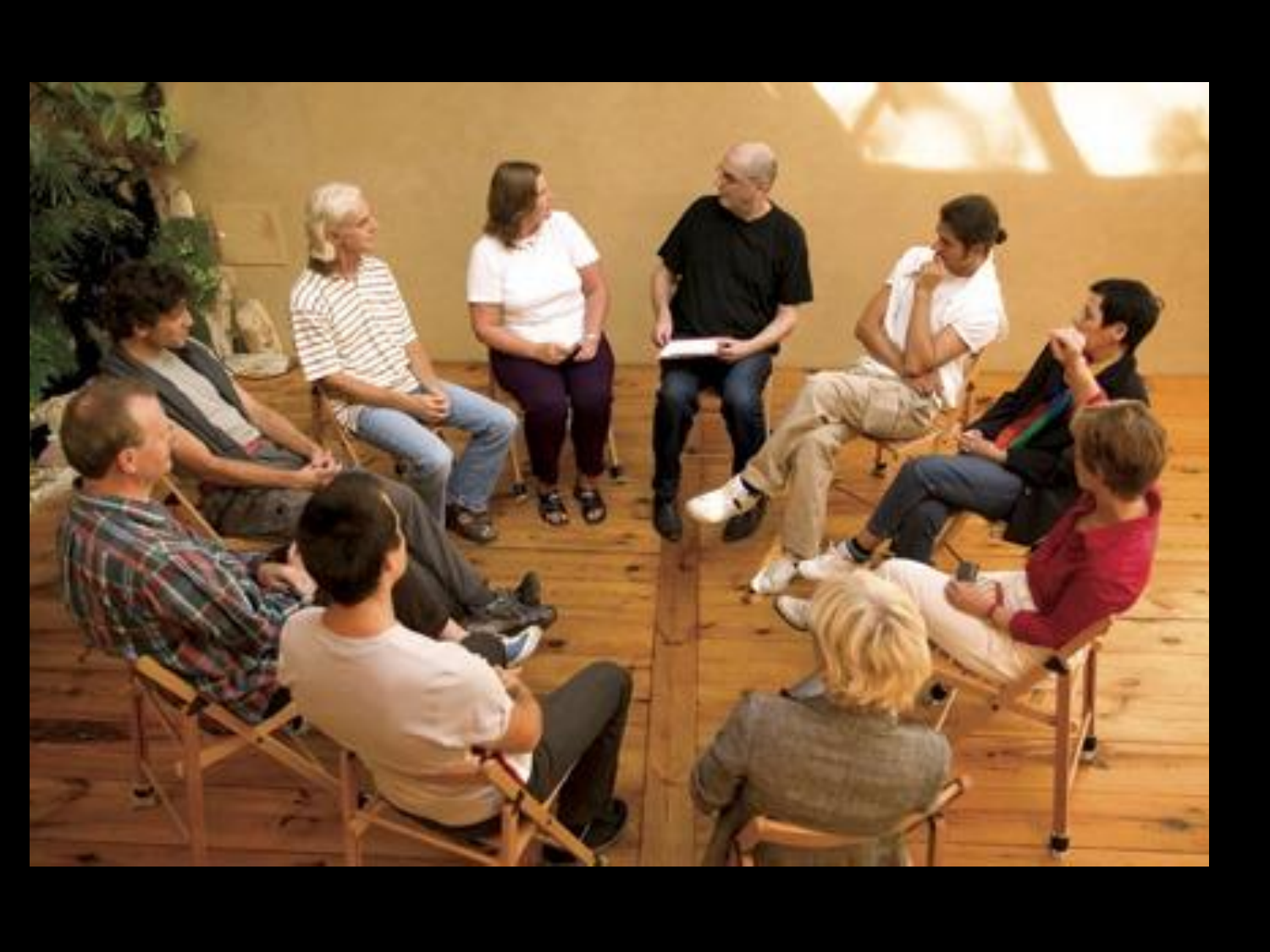#### A Peer Worker is …

Someone whose principal function is to use their lived experience as the lens for their interactions with clients when providing services and supports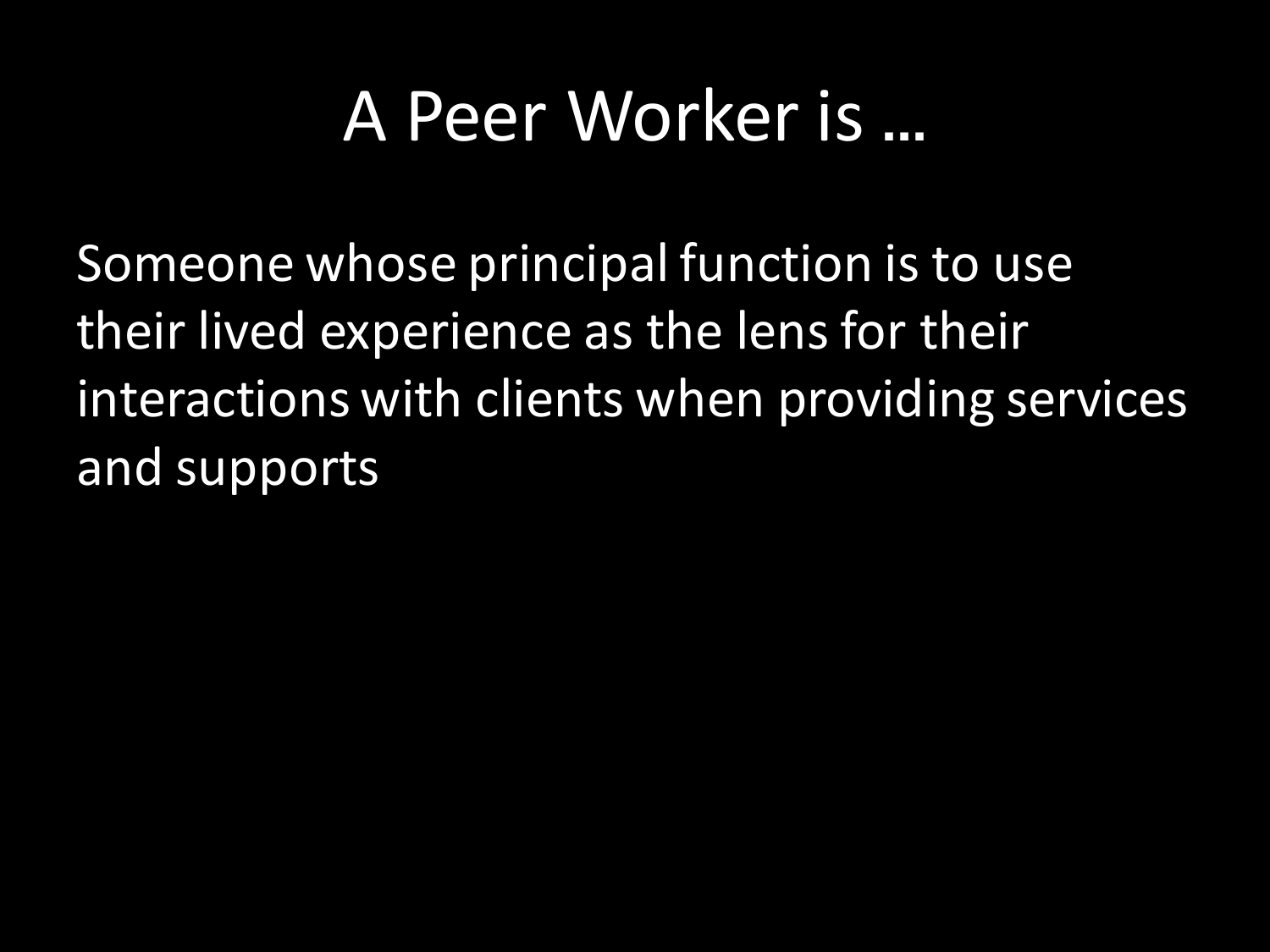#### What does that mean?

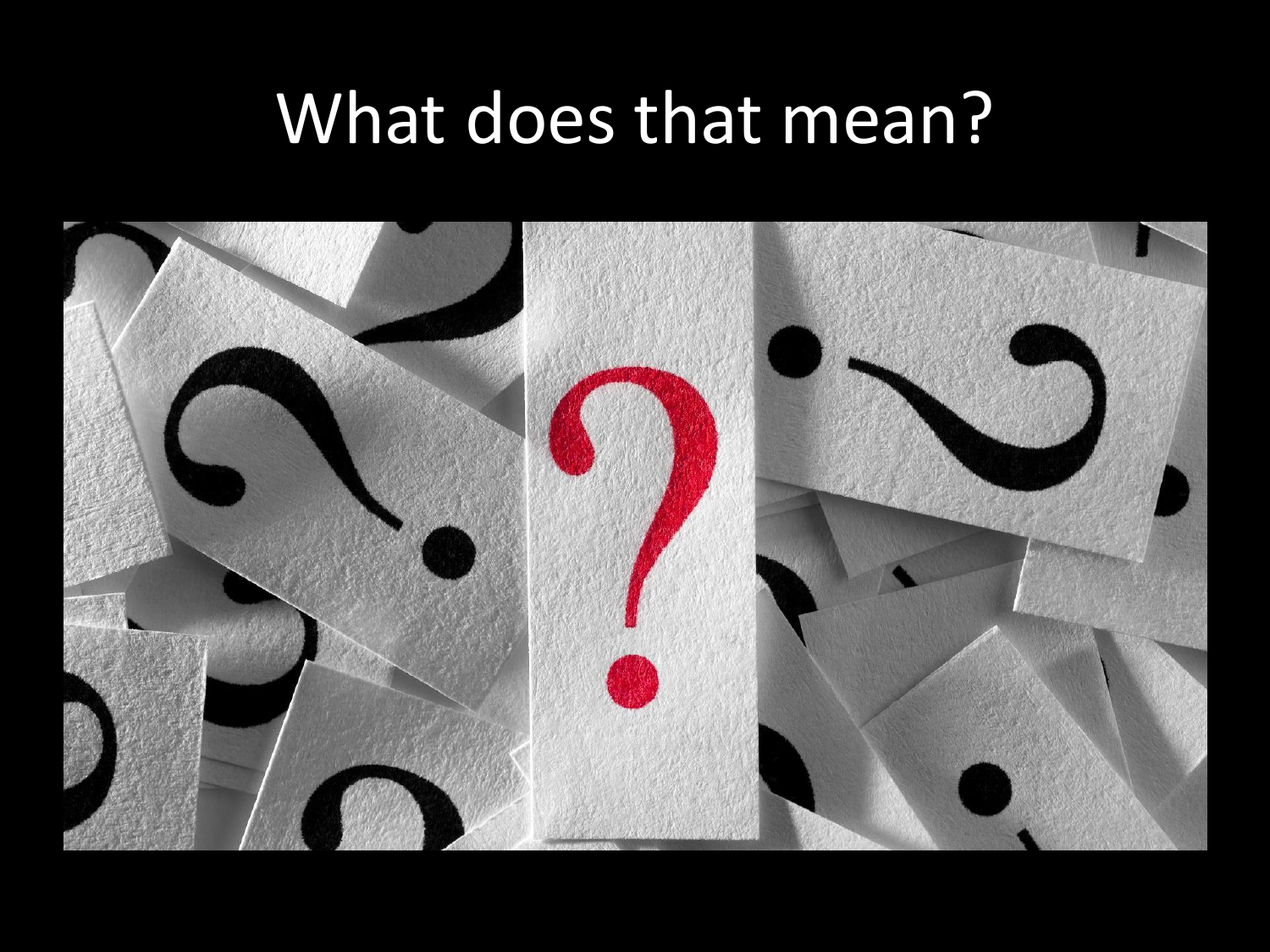#### What is known

• Challenges for peer workers – lack of clarity in their role, boundaries, fear from others, supervision and mentoring

• Challenges for others with peer workers – lack of clarity about roles, how is peer work different, boundaries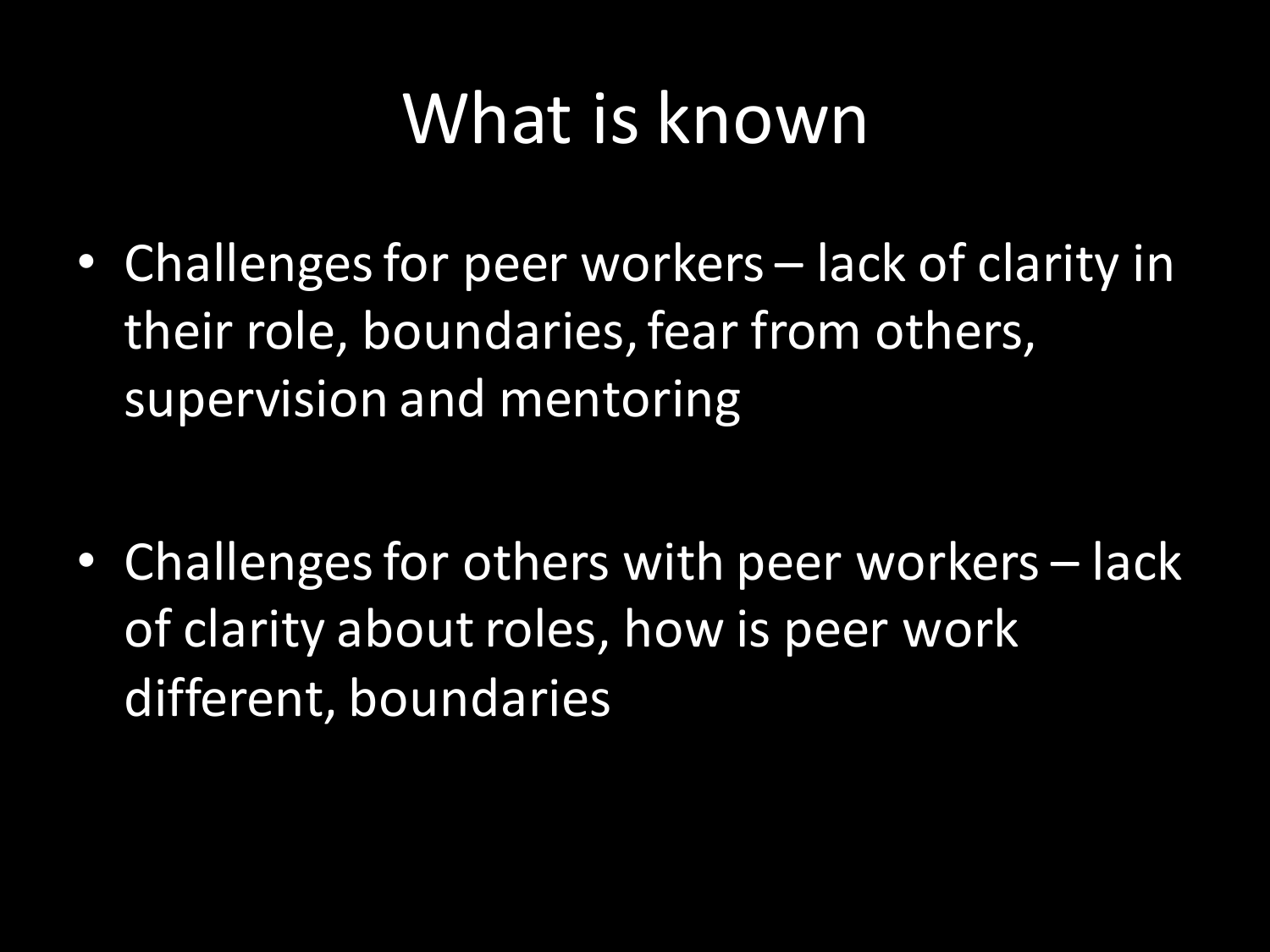# What is known

- Supervision is seen as important but:
	- No clear definition of what supervision is
	- No understanding of who is the ideal person to provide supervision
	- Don't know if supervision is effective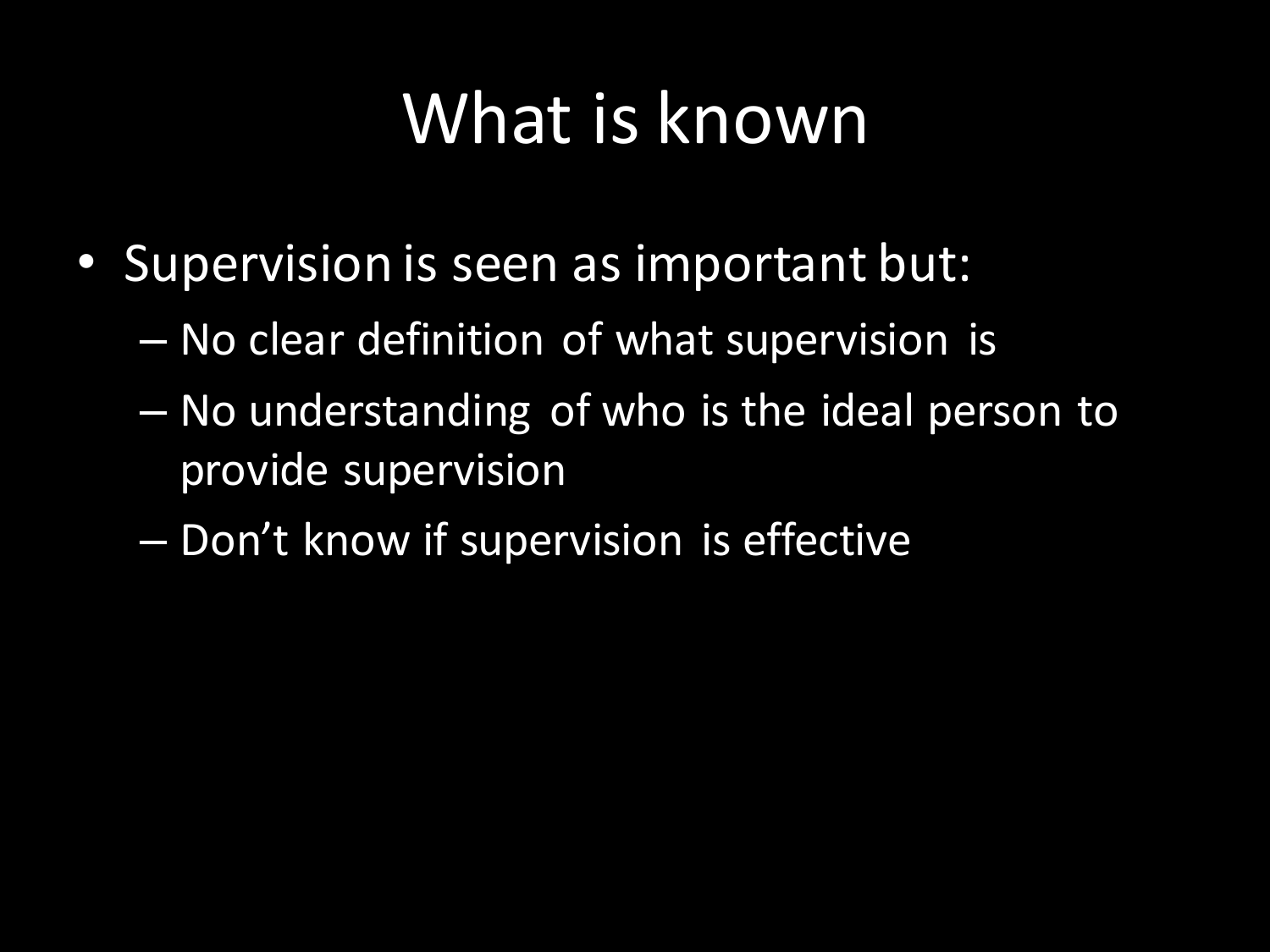#### What is known

• Concern that peer workers will get "co-opted", meaning that they will lose the unique perspective that they bring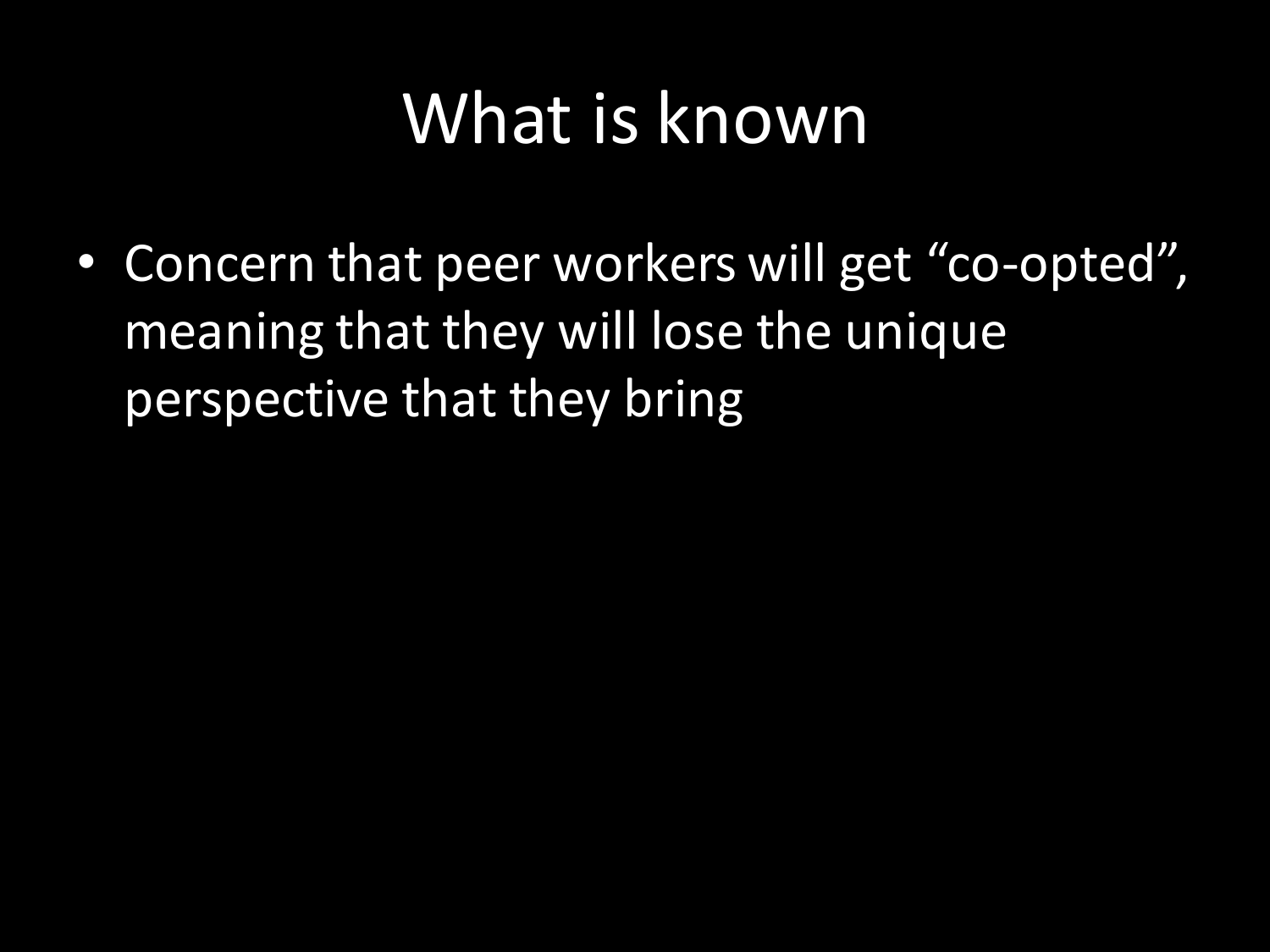# Being in but not of the system

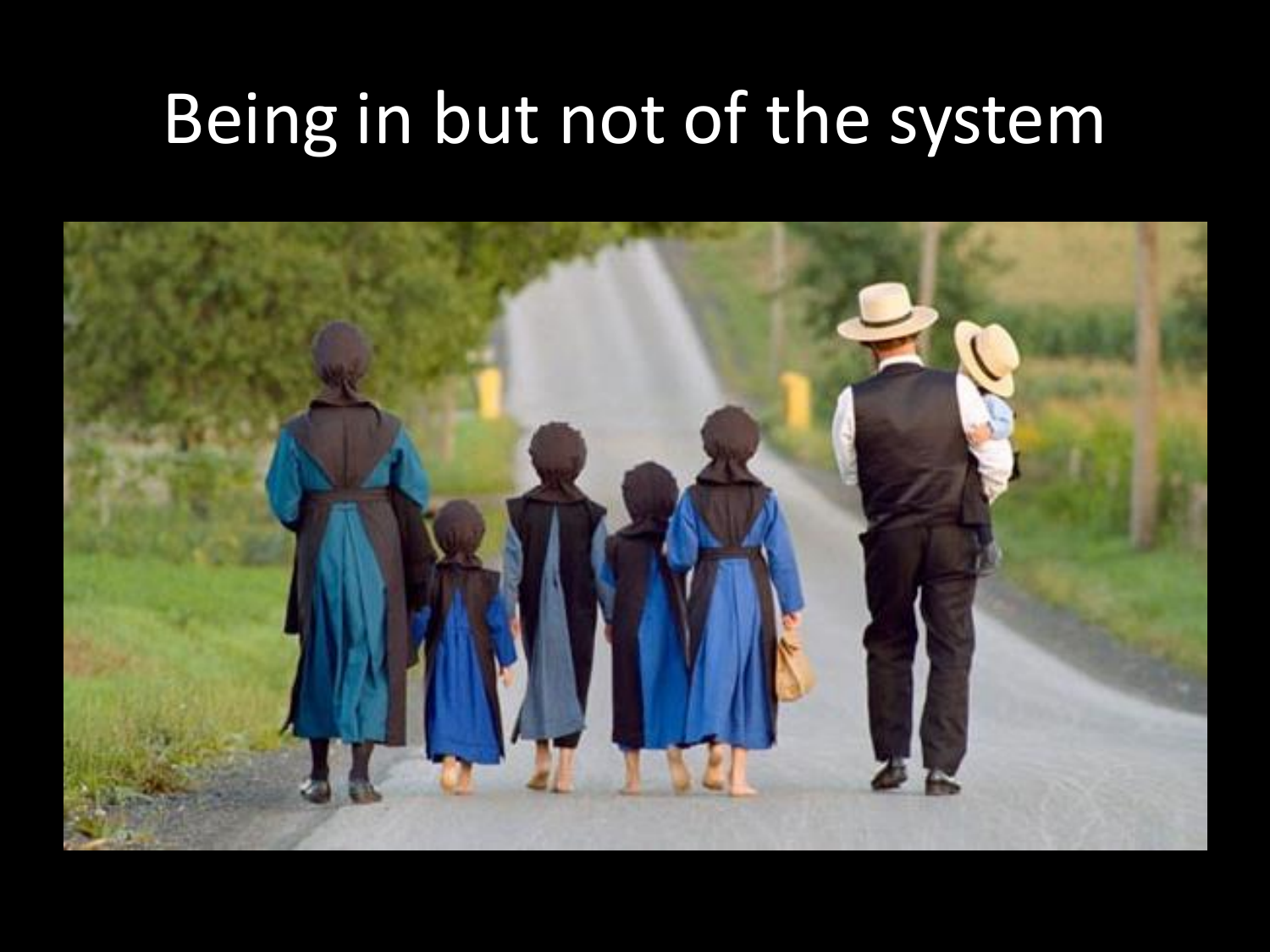# The tension

• How does a peer worker make use of their lived experience in a way that does not "do harm" to themselves or others

• What "hat" does a peer worker wear at any particular time while providing support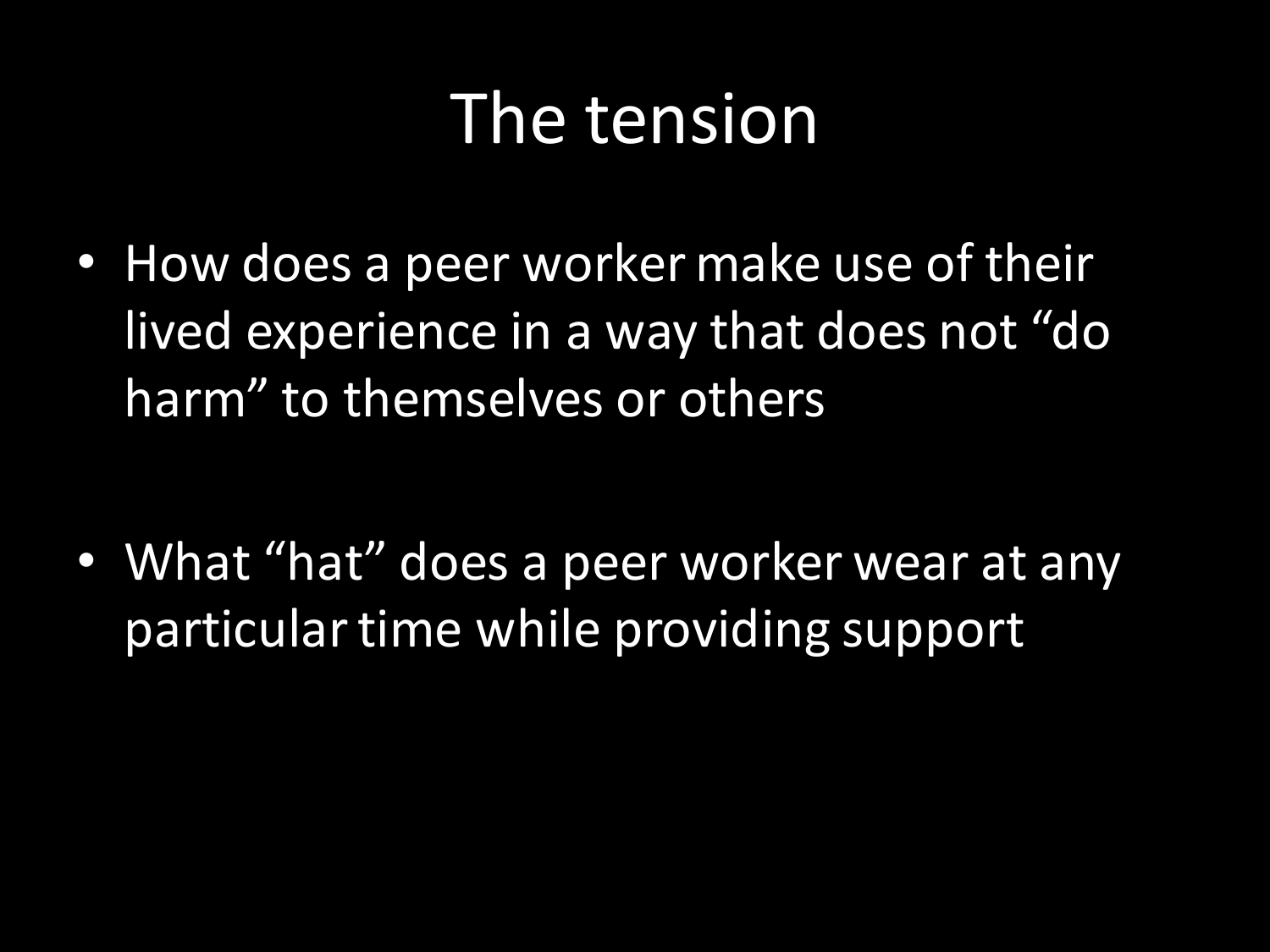# Question

• How does the College, the social work and social service work professions support its members that are peer workers?